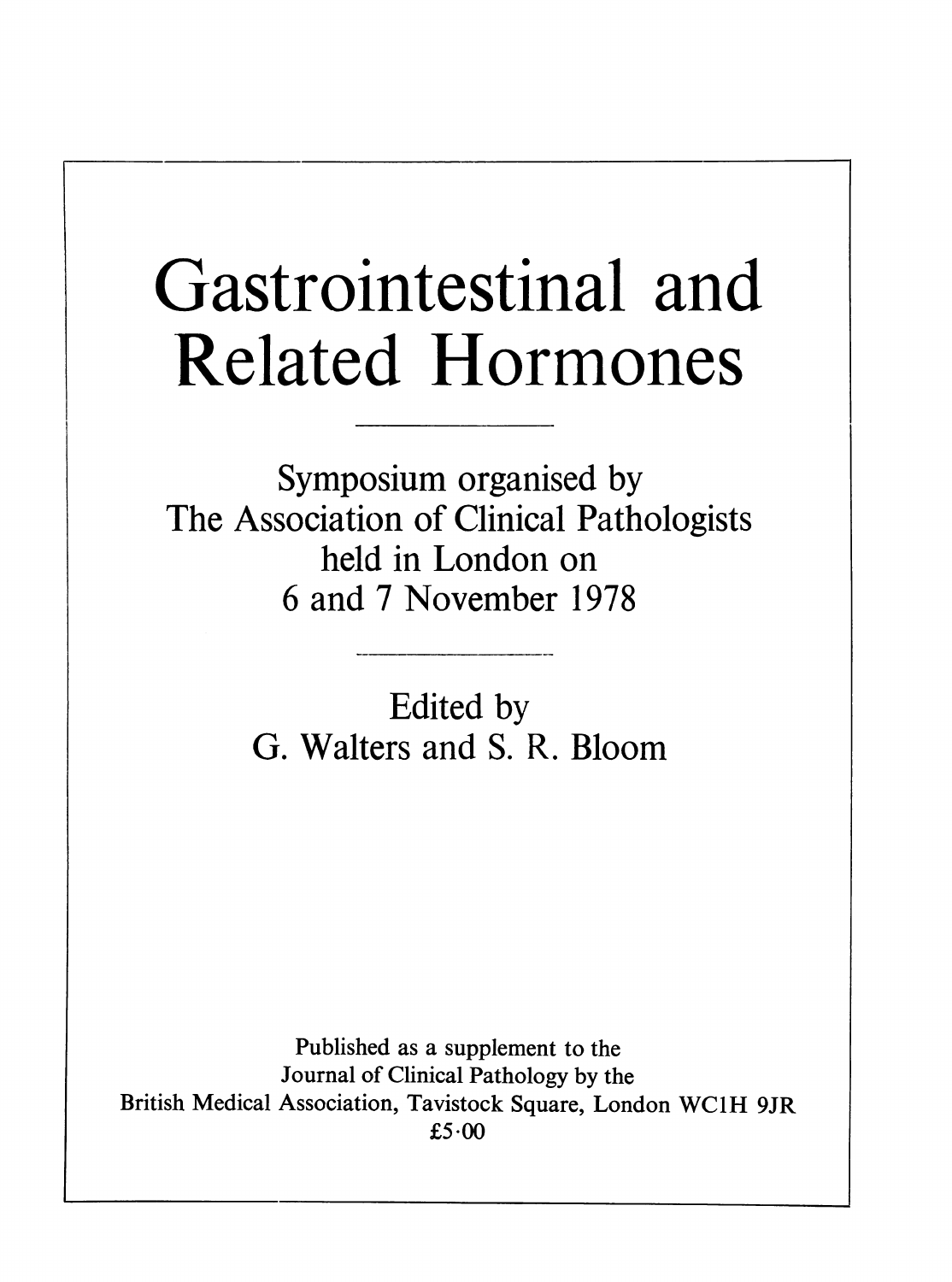COPYRIGHT © Journal of Clinical Pathology

The Journal of Clinical Pathology is published monthly by the British Medical Association, from BMA House, Tavistock Square, London.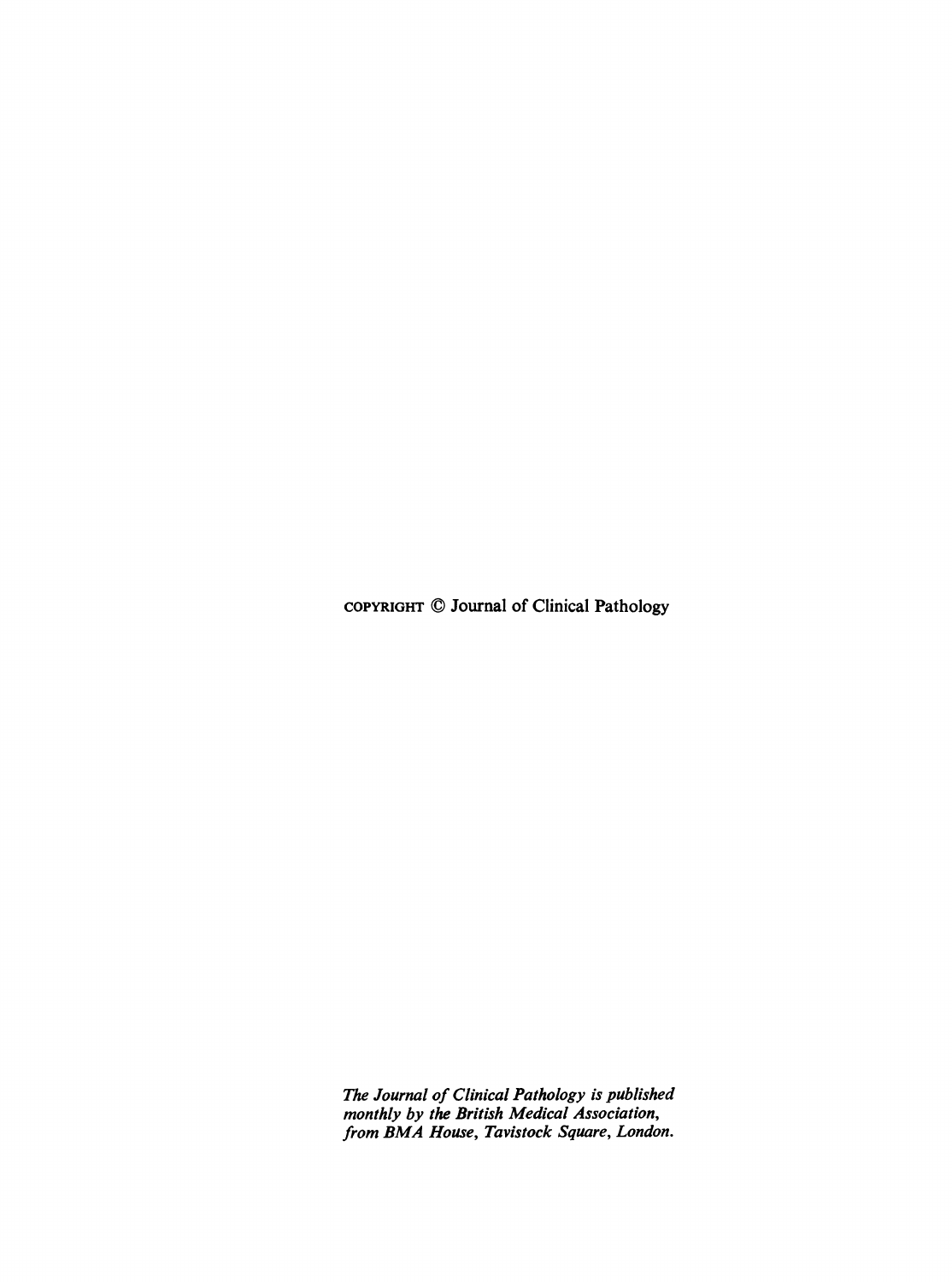## Index

Adenocarcinomas of pancreas, pancreatic polypeptide in, 48 Adenopathy, endocrine, multiple, type 1, 88 ADRIAN, T. E.: Pancreatic polypeptide, 43 Age, effect on pancreatic polypeptide, 46 Alimentary. See Gastrointestinal Amines, histochemical techniques for, 7 Antral G cell hyperplasia, <sup>21</sup> Apudomas, diagnosis of, 88 of pancreas, orthoendocrine, 86  $---$ , paraendocrine, 87 - of stomach and intestines, orthoendocrine, 88 ARDILL, J. E. S. See BUCHANAN, K. D., and ARDILL, J. E. S. BESTERMAN, H. S.: Gut hormones in gastrointestinal disease, 76 BLACKBURN, A. M.: Neurotensin, 12 Blood glucose, insulin, and glucagon, action of neurotensin on, 13 Bombesin, 73 Bowel, irritable, gut hormones in, 82 Brain and gut peptides, 68  $--$ , vertebrate, phylogeny of, 3 BRYANT, M. G.: Vasoactive intestinal peptide, 63 BUCHANAN, K. D., and ARDILL, J. E. S.: Pathophysiology of gastrin and secretin, 17 Carcinoid tumours, gastrointestinal, 88 -, pancreatic polypeptide in, 48 Cerebrospinal fluid, cholecystokinin in, measurement of, 29 Cholecystokinin, assay methods for, 27 -, concept of, development of, 26  $-$  in tissue, molecular heterogeneity of, 28  $-$  isolated from porcine gut, structure of, 26 -, measurement of, 26 , -- -, in biological fluids, 29<br>, -- -, in tissue extracts, 28 CHRISTOFIDES, N. D.: Importance of the jejunal hormone motilin, 51 Coeliac disease, gut hormones in, 76 Colitis, ulcerative, gut hormones in, 78 Crohn's disease, gut hormones in, 78 DAWSON, I. M. P.: Visualisation of the diffuse endocrine system, 7 Diabetes mellitus, gastric inhibitory polypeptide in, 34 -, pancreatic polypeptide in, 46 Diarrhoea, infective, gut hormones in, 79  $-$ , motilin in, 55 -, pancreatic polypeptide in, 47 DOCKRAY, G. j.: The endocrine versatility of the gut: general and evolutionary aspects of the active peptides of the gastrointestinal tract, 1 Dumping syndrome, motilin in, 55 Duodenal ulcer, gastric inhibitory polypeptide in, 35 , motilin in, 55 - -, plasma gastrin assay in, 19 Duodenum, motility of, effect of motilin, 52 Endocrine adenopathy, multiple, type 1, 88 - cells, gastrointestinal. See Gastrointestinal endocrine cells  $-$  tumours, gastrointestinal, clinical features and diagnosis of, 85 - of pancreas, pancreatic polypeptide in, 47 Enkephalins, 72 Enteric glucagon-like peptides, 58 Enteroinsular axis, 38 -, physiological significance of, <sup>41</sup>  $-$  interactions, 40 G cells, antral, hyperplasia of, <sup>21</sup> Gastric acid secretion, inhibition by gastric inhibitory polypeptide, 33 - function and motility, effect of neurotensin, 14 - inhibitory polypeptide, 31  $-$ , cellular localisation and distribution of, 32<br>  $-$ , chemistry of, 31  $---$ , insulinotropic action of, 33  $\frac{1}{2}$ , measurement of, 32  $-$ , pathology of, 34<br> $-$ , physiology of, 33 Gastrin and secretin, pathophysiology of, 17 deficiency, 22  $-$ , investigative methods for, 18 -, nature of, 17  $-$ , plasma, assay in duodenal ulcer, 19 Gastrinomas, 21, 87 Gastrointestinal cholecystokinin, measurement of, 28  $-$  disease, gut hormones in, 76  $-$  disorders, gastric inhibitory polypeptide in, 35 - endocrine cells and nerves, peptide interrelationships of, 1  $--$ , histochemical techniques for, 7  $\frac{1}{10}$ , histochemical-immunological correlation of, 10  $--$ , histochemical-ultrastructural correlation of, 9  $--$ , immunocytochemical techniques for, 9  $--$ , types and products of, 85  $-$ ,  $-$  and techniques for differentiation, 7  $--$ , ultrastructural techniques for, 9  $-$  tumours, clinical features and diagnosis of, 85  $-$  glucagon-like immunoreactants, 39, 58 - -, structure of, 59 — hormones in gastrointestinal disease, 76 peptides, active, general and evolutionary aspects, 1 -, -, molecular evolution of, 3<br>- and brain peptides, 68  $- --$ , vertebrate, phylogeny of, 3 tract, neurotensin distribution in, 13 Glucagon, 38 -, glucose, and insulin in blood, action of neurotensin on, <sup>13</sup> Glucagon-like immunoreactants, gastrointestinal, 39  $-$ ,  $-$ , and other enteric glucagon-like peptides, 58  $--, -$ , structure of, 59 Glucagonomas, 86 Glucose, insulin, and glucagon in blood, action of neurotensin on, 13 Glucose-dependent insulinotropic (poly)peptide, 34, 39 Gut. See Gastrointestinal Hormones, gastrointestinal, in gastrointestinal disease, 76 Hypergastrinaemia, 20 Hypothalamic-pituitary endocrine system, effect of neurotensin, 14 Insulin, glucose, and glucagon in blood, action of neurotensin on, 13 Insulin-releasing polypeptide, 39 Insulinomas, 86 Intestinal apudomas, orthoendocrine. 88 -resection, gut hormones in, 80  $-$ , pancreatic polypeptide in, 47 Irritable bowel syndrome, gut hormones in, 82 Lead haematoxylin technique for screening of endocrine cells, 8 Malabsorption, tropical, gut hormones in, 77 MARKS, V.: The enteroinsular axis, 38 Metachromatic techniques for screening of endocrine cells, 8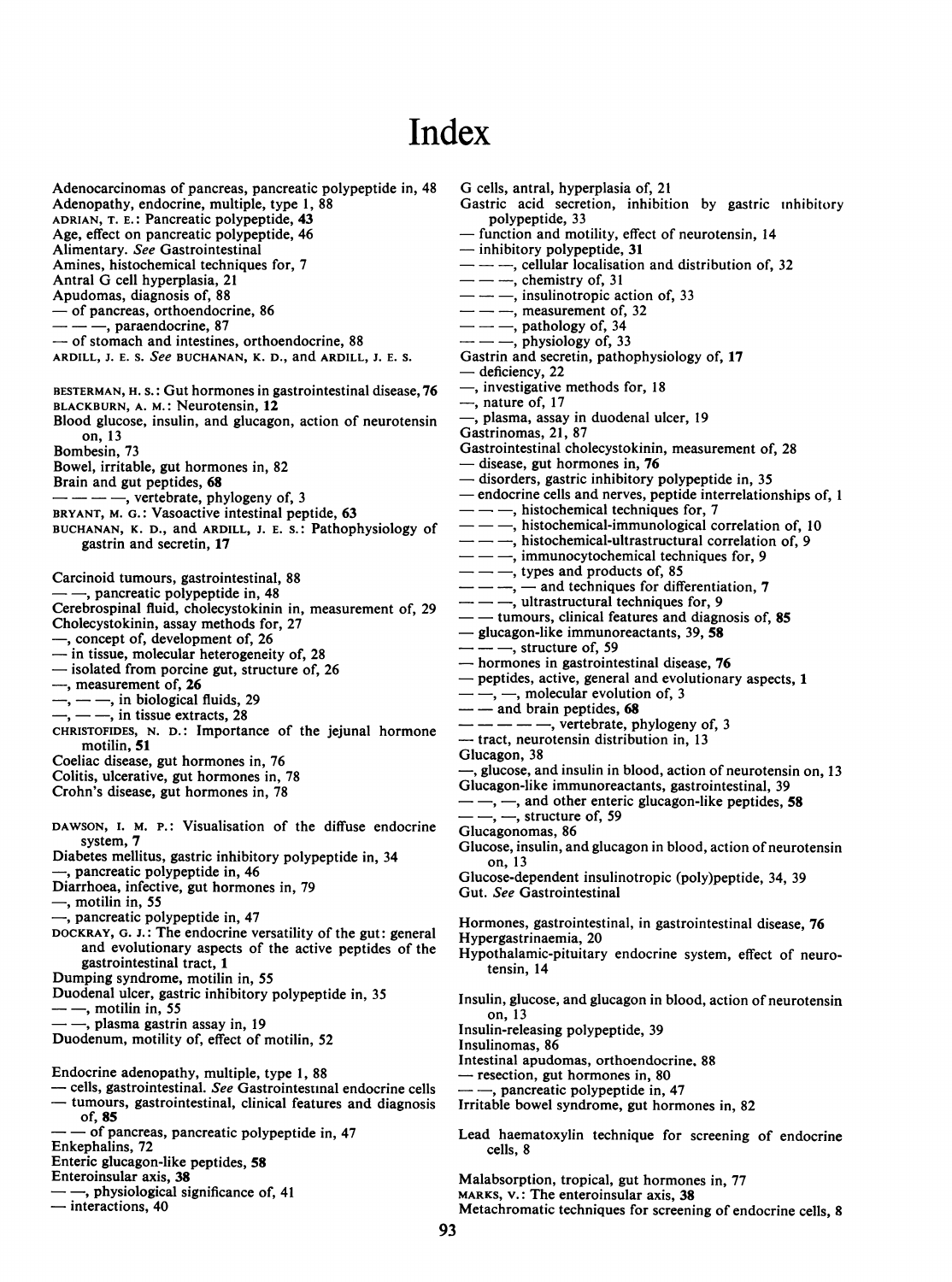MOODY, A. J.: Gut glucagon-like immunoreactants and other enteric glucagon-like peptides, 58 Motilin, actions of, 52 -, history of, 51 -, importance of, 51 , localisation of, 52 , pathology of, 55 , pharmacokinetics of, 53 , radioimmunoassay of, 51  $-$ , release of, 53 -, structure of, 51 Nerves and gut endocrine cells, peptide interrelationships of, <sup>1</sup> - peptides of. See Brain and gut peptides Nervous system, central, cholecystokinin in, measurement of, 28 -, -, neurotensin distribution in, 12 Neurotensin, 12 -, biological actions of, 13 -, biologically active site of, 14 —, distribution in central nervous system, 12<br>—, — in gastrointestinal tract, 13  $-$ ,  $-$  in plasma, 13 -, physiological role of, 14 Obesity, morbid, gut hormones in, effect of jejunoileal bypass, 80  $-$ , pancreatic polypeptide in, 47 Pancreatic adenocarcinomas, pancreatic polypeptide in, 48 apudomas, orthoendocrine, 86 --, paraendocrine, 87 - endocrine tumours, pancreatic polypeptide in, 47 - insufficiency, gut hormones in, 79 - polypeptide, 43 of, 85

- $-$ , actions of, 45
- $-$ . future of research in, 48
- $-$ , infusion in man, 45
- $\sim$ , localisation of, 43
- $-$ , pathophysiology of, 46

 $-$ , release of, 43 - polypeptidomas, 87 Peptic ulcer, pancreatic polypeptide in, 47 Peptides, gastrointestinal. See Gastrointestinal peptides Plasma cholecystokinin, measurement of, 29 - gastrin assay in duodenal ulcer, 19  $-$ , neurotensin distribution in, 13 POLAK, J. M.: Brain and gut peptides, 68 Polypeptide hormones, histochemical techniques for, 8 Receptors, cell surface, 5 REHFELD, J. F.: The measurement of cholecystokinin, 26 SARSON, D. L.: Gastric inhibitory polypeptide, 31 Secretin, pathophysiology of, 17, 22 Silver techniques for screening of endocrine cells, 8 Somatostatin, 70 Somatostatinomas, 86 Sprue, tropical, acute, gut hormones in, 77 Steatorrhoea, pancreatic polypeptide in, 47 Stomach, apudomas of, orthoendocrine, 88  $-$ , motility of, effect of motilin, 52 Substance P, 70 Tumours, carcinoid, gastrointestinal, 88 -, -, pancreatic polypeptide in, 48 -, endocrine, gastrointestinal, clinical features and diagnosis  $-$ ,  $-$ , of pancreas, pancreatic polypeptide in, 47 Vascular system, action of neurotensin on, 13 Vasoactive intestinal (poly)peptide, 63, 71  $--$ , localisation of, 63, 66 Verner-Morrison syndrome, 65, 86 Vipomas, 65, 86 WELBOURN, R. B.: Clinical features and diagnosis of alimentary endocrine tumours, 85

Zollinger-Ellison syndrome, 21, 87